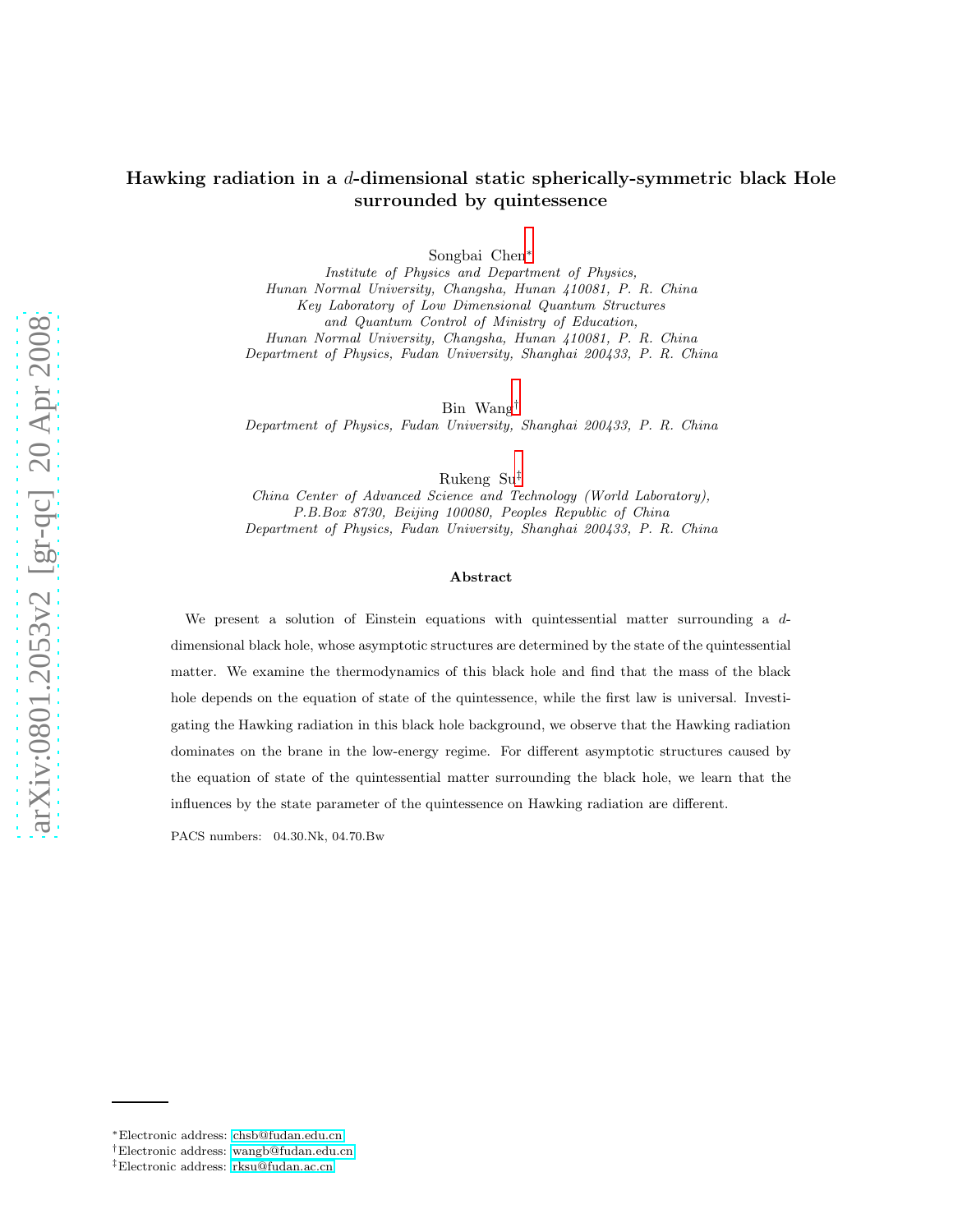#### I. INTRODUCTION

String theory predicts the existence of extra dimensions. This inspired a lot of interest to study whether extra dimensions can be observed, which can present the signature of string and the correctness of string theory. A great deal of effort has been expanded for the detection of extra dimensions. One among them is the study of perturbations around braneworld black holes. It has been argued that the extra dimension can imprint in the wave dynamics in the branworld black hole background  $[1, 2, 3, 4]$  $[1, 2, 3, 4]$  $[1, 2, 3, 4]$  $[1, 2, 3, 4]$  $[1, 2, 3, 4]$ . Another chief possibility to observe the extra dimension is the spectrum of Hawking radiation which is expected to be detected in particle accelerator experiments [\[5\]](#page-14-4)-[\[17\]](#page-15-0). Recently through the study of Hawking radiation from squashed Kaluza-Klein black holes [\[14,](#page-15-1) [15,](#page-15-2) [16\]](#page-15-3), it was argued that the luminosity of Hawking radiation can tell us the size of the extra dimension which opens a window to observe extra dimensions.

Recent astronomical observations strongly suggest that our universe is currently undergoing a phase of accelerated expansion, likely driven by some exotic component called dark energy. Despite the mounting observational evidence, the nature and origin of dark energy remains elusive and it has become a source of vivid debate. Quintessence is one candidate for the dark energy, which has negative pressure. If the quintessence exists everywhere in the universe, it can cause the universe to accelerate. Besides with the quintessence around a black hole, the black hole spacetime will be deformed. The Einstein equations for the static spherically-symmetric quintessence surrounding a black hole in four dimensions were studied in [\[18\]](#page-15-4). It was found that the condition of additivity and linearity in the energy-momentum tensor allows one to get correct limit to the known solutions for the electromagnetic static field and for the case of cosmological constant.

In this work we first extend [\[18\]](#page-15-4) to the solution of Einstein equations with quintessential matter surrounding a d-dimensional black hole by assuming that quintessence is not only on the brane but full in the bulk. We get a new d-dimensional black hole, whose asymptotic structures are determined by the state of the quintessential matter surrounding the black hole. We examine the thermodynamics of this black hole and find that the mass of the black hole depends on the equation of state of the quintessence, while the first law keeps the same form independent of the dimensions and the state of quintessence. Investigating Hawking radiation in this black hole background, we observe that Hawking radiation dominates on the brane. For different asymptotic structures caused by the equation of state of the quintessential matter surrounding the black hole, we learn that the influences by the state parameter of the quintessence on Hawking radiation are different.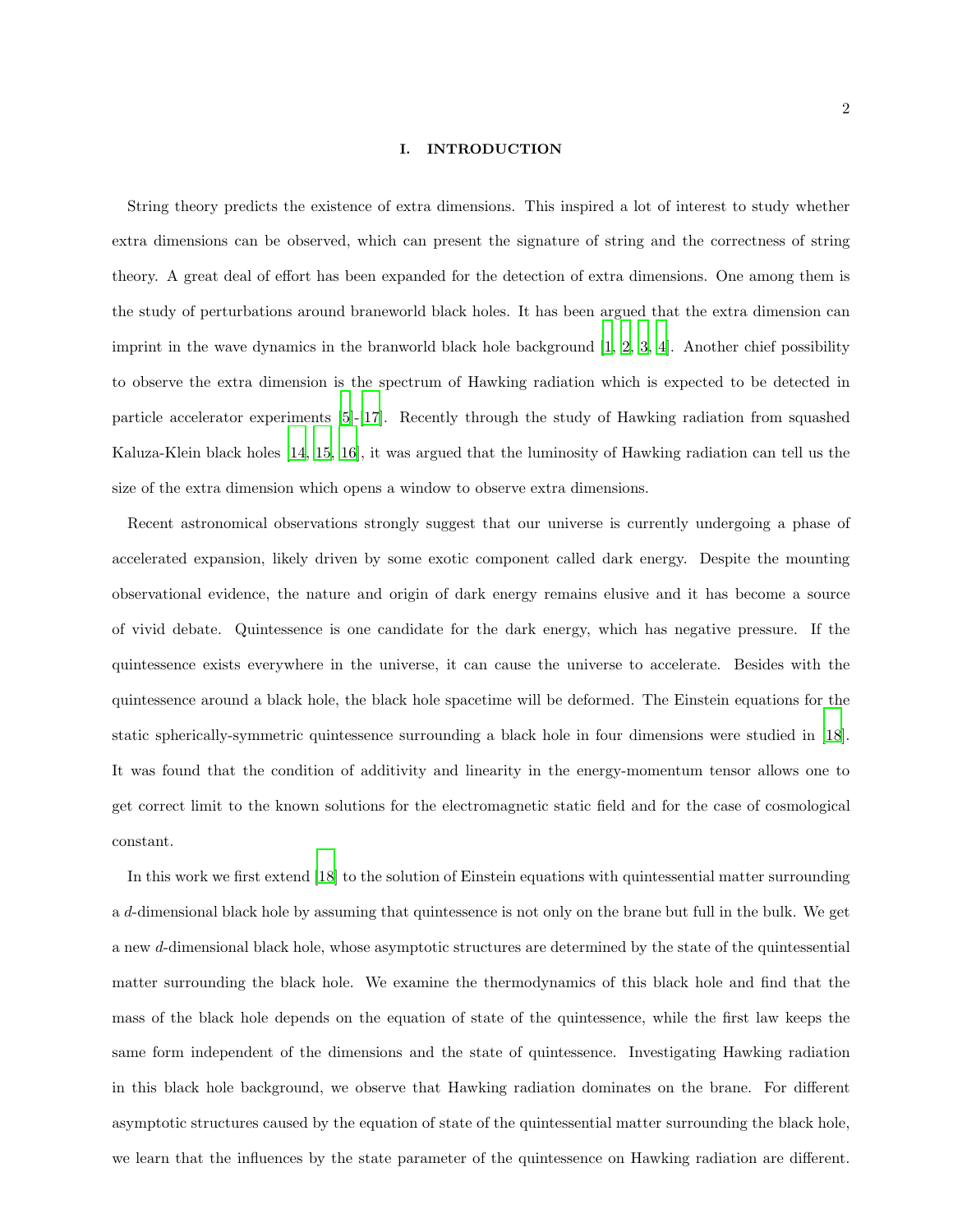The signature of the dimension in Hawking radiation is also presented.

# II. d-DIMENSIONAL STATIC SPHERICALLY-SYMMETRIC BLACK HOLES SURROUNDED BY QUINTESSENCE

We study the Einstein equation for a static spherically-symmetric black hole surrounded by quintessence in d-dimensions. The d-dimensional static black hole is described by

<span id="page-2-0"></span>
$$
ds^{2} = e^{\nu}dt^{2} - e^{\lambda}dr^{2} - r^{2}d\theta_{1}^{2} - r^{2}\sin^{2}\theta_{1}d\theta_{2}^{2} - \dots - r^{2}\sin^{2}\theta_{1}\dots\sin^{2}\theta_{d-3}d\theta_{d-2}^{2},\tag{1}
$$

where  $\nu$  and  $\lambda$  are function of radial coordinate r. The energy-momentum tensor of the quintessence in the static spherically symmetric state can be written as [\[18\]](#page-15-4)

$$
T_t^{\ t} = A(r), \qquad T_t^{\ j} = 0, \qquad T_i^{\ j} = C(r)r_i r^j + B(r)\delta_i^{\ j}.
$$
 (2)

After averaging over the angles of isotropic state we get

$$
\langle T_i^j \rangle = D(r)\delta_i^j, \qquad D(r) = -\frac{1}{d-1}C(r)r^2 + B(r). \tag{3}
$$

For quintessence, we have

$$
D(r) = -\omega_q A(r). \tag{4}
$$

Thus, in terms of density  $A(r)$ , we can get the expression of  $D(r)$  for fixed state parameter  $\omega_q$ . As in Ref.[\[18\]](#page-15-4), the appropriate constant coefficient  $C(r)/B(r)$  is defined by the condition of additivity and linearity.

The Einstein equations of metric [\(1\)](#page-2-0) have the form

$$
2T_t^{\ t} = \frac{d-2}{2} \bigg[ -e^{-\lambda} \bigg( \frac{d-3}{r^2} - \frac{\lambda'}{r} \bigg) + \frac{d-3}{r^2} \bigg],\tag{5}
$$

$$
2T_r^{\ r} = \frac{d-2}{2} \bigg[ -e^{-\lambda} \bigg( \frac{d-3}{r^2} + \frac{\nu'}{r} \bigg) + \frac{d-3}{r^2} \bigg],\tag{6}
$$

$$
2T_{\theta_1}^{\theta_1} = 2T_{\theta_2}^{\theta_2} = \cdots 2T_{\theta_{d-2}}^{\theta_{d-2}}
$$
  
= 
$$
-\frac{e^{-\lambda}}{2} \left[ \nu'' + \frac{\nu'^2}{2} - \frac{\lambda'\nu'}{2} + \frac{(d-3)(\nu' - \lambda')}{r} + \frac{(d-3)(d-4)}{r^2} \right] + \frac{(d-3)(d-4)}{2r^2},
$$
(7)

where the prime denotes the derivative with respect to r.

The appropriate general expression of the energy-momentum tensor of quintessence in the d−dimensional spherically-symmetric spacetime is given by

<span id="page-2-1"></span>
$$
T_t^{\ t} = \rho_q(r), \qquad T_i^{\ j} = \rho_q(r)\alpha \bigg\{ -[1 + (d-1)B(r)]\frac{r_i r^j}{r_n r^n} + B\delta_i^{\ j} \bigg\}. \tag{8}
$$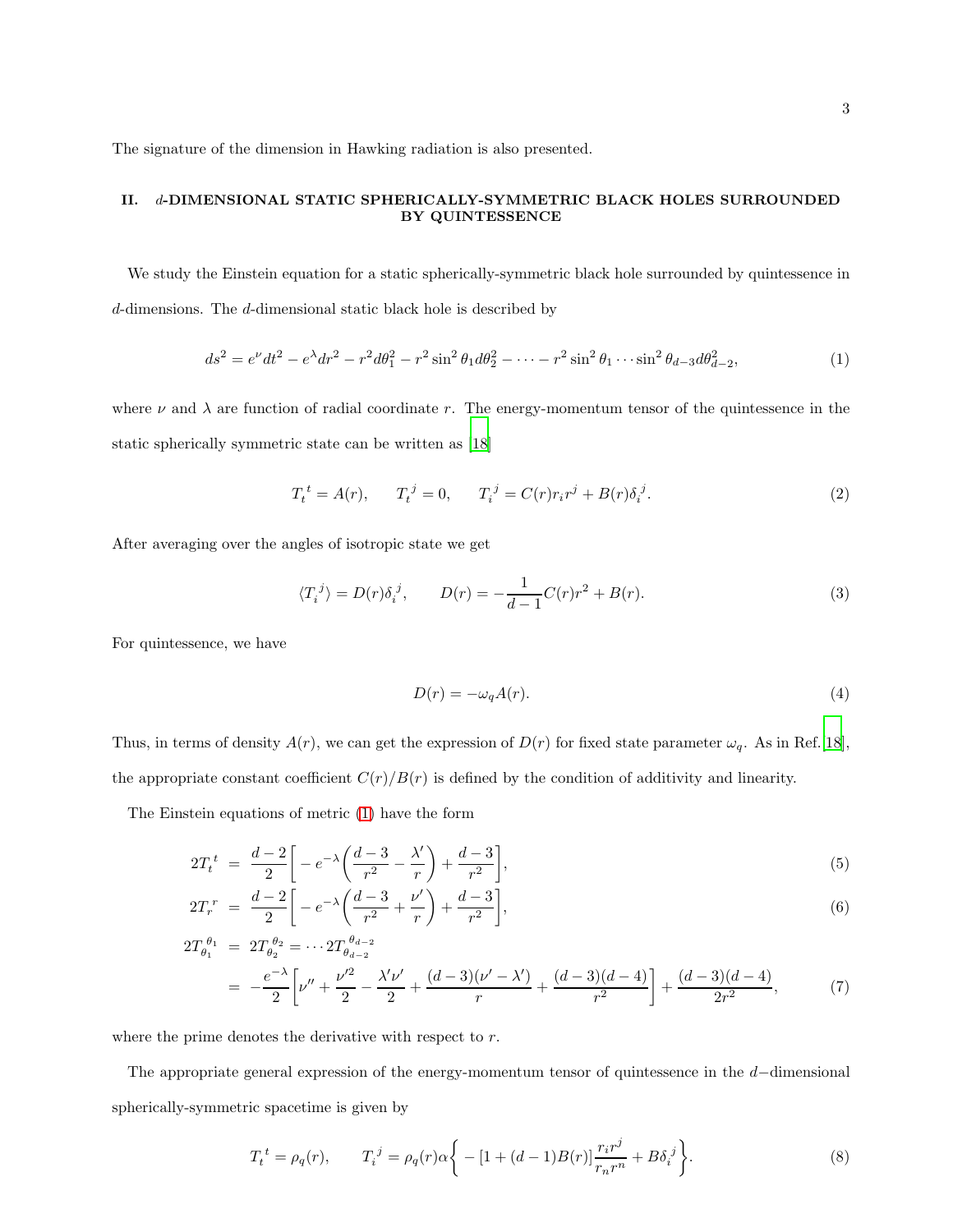This leads the spatial part of the energy-momentum tensor in proportional to the time component with the arbitrary parameter  $B(r)$  which depends on the internal structure of quintessence. After taking isotropic average over the angles, we obtain

$$
\langle r_i r^j \rangle = \frac{1}{d-1} r_n r^n \delta_i^j,\tag{9}
$$

$$
\langle T_i^j \rangle = -\rho_q(r) \frac{\alpha}{d-1} \delta_i^j = -p_q \delta_i^j. \tag{10}
$$

From the state equation  $p_q = \omega_q \rho_q$ , it is easy to see

$$
\omega_q = \frac{\alpha}{d-1}.\tag{11}
$$

For quintessence, we have  $-1<\omega_q<0$  and  $-(d-1)<\alpha<0.$ 

As in Ref.[\[18\]](#page-15-4), we can define a principle of additivity and linearity by the equality

$$
T_t^{\ t} = T_r^{\ r} \Longrightarrow \lambda + \nu = 0. \tag{12}
$$

And then substituting

$$
\lambda = -\ln f,\tag{13}
$$

we can obtain the linear differential equations in  $f$ 

<span id="page-3-0"></span>
$$
T_t^{\ t} = T_r^{\ r} = -\frac{d-2}{4r^2} [rf' + (d-3)(f-1)],\tag{14}
$$

$$
T_{\theta_1}^{\theta_1} = T_{\theta_2}^{\theta_2} = \cdots T_{\theta_{d-2}}^{\theta_{d-2}} = -\frac{1}{4r^2} [r^2 f'' + 2(d-3)rf' + (d-4)(d-3)(f-1)].\tag{15}
$$

From equations  $(8)$  and  $(14)$ , we can fix the free parameter B in the energy-momentum tensor for the matter

$$
B = -\frac{(d-1)\omega_q + 1}{(d-1)(d-2)\omega_q}.
$$
\n(16)

Thus the energy-momentum tensor [\(8\)](#page-2-1) has the form

<span id="page-3-1"></span>
$$
T_t^t = T_r^r = \rho_q,\tag{17}
$$

$$
T_{\theta_1}^{\theta_1} = T_{\theta_2}^{\theta_2} = \cdots T_{\theta_{d-2}}^{\theta_{d-2}} = -\frac{1}{d-2} \rho_q [(d-1)\omega_q + 1]. \tag{18}
$$

Making use of equations [\(14\)](#page-3-0)-[\(15\)](#page-3-0) and [\(17\)](#page-3-1)-[\(18\)](#page-3-1), we obtain a differential equation for  $f$ 

$$
r^{2} f'' + [(d-1)\omega_{q} + 2d - 5]rf' + (d-3)[(d-1)\omega_{q} + d - 3](f-1) = 0.
$$
\n(19)

The general solution of the above equation has the form

$$
f = 1 - \frac{r_g}{r^{d-3}} + \frac{c_1}{r^{(d-1)\omega_q + d-3}},\tag{20}
$$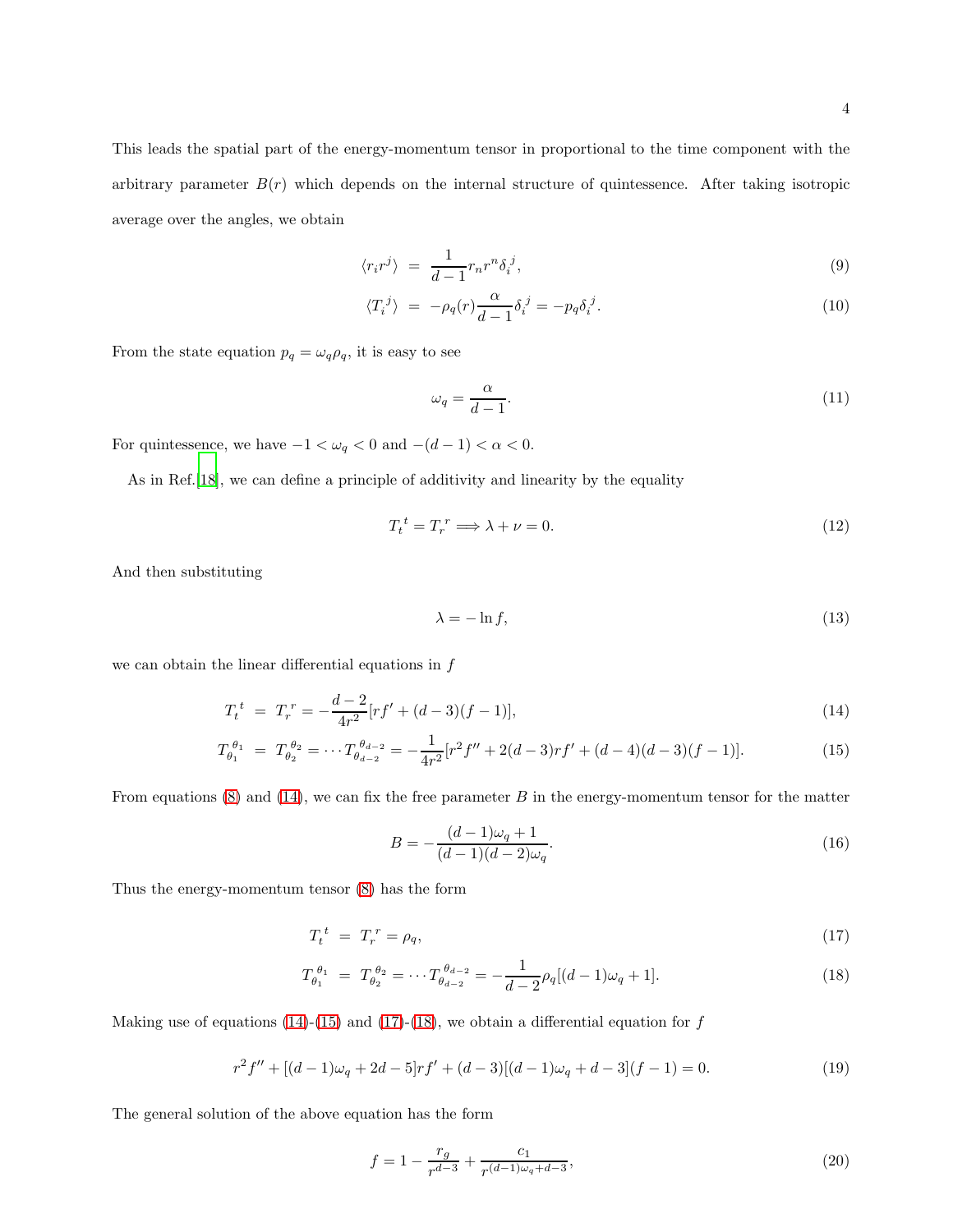where  $r_g$  and  $c_1$  are normalization factors. When  $c_1 = 0$ , the function f describes the usual d-dimensional Schwarzschild black hole. Moreover, we also note that in the case  $\omega_q = 0$ , the second and the third term in f have the same order of r.

The energy density  $\rho_q$  for quintessence can be described by

$$
\rho_q = \frac{c_1 \omega_q (d-1)(d-2)}{4r^{(d-1)(\omega_q+1)}}.
$$
\n(21)

which should be positive. Since  $\omega_q \leq 0$ , it requires the normalization constant  $c_1$  for quintessence to be negative. If we take  $r_g = 2M$  and  $c = -c_1$ , the metric of the d-dimensional spherically symmetric black hole surrounded by quintessence reads

<span id="page-4-0"></span>
$$
ds^{2} = \left[1 - \frac{2M}{r^{d-3}} - \frac{c}{r^{(d-1)\omega_{q} + d-3}}\right]dt^{2} - \left[1 - \frac{2M}{r^{d-3}} - \frac{c}{r^{(d-1)\omega_{q} + d-3}}\right]^{-1}dr^{2} - r^{2}d\Omega_{d-2}.
$$
 (22)

This spacetime depends not only on the dimension d, but also on the state parameter  $\omega_q$  of quintessence. When  $d = 4$ , our result reduces to that obtained in [\[18\]](#page-15-4). In the limit  $\omega_q = -1$ , the metric [\(22\)](#page-4-0) becomes

$$
ds^{2} = \left[1 - \frac{2M}{r^{d-3}} - cr^{2}\right]dt^{2} - \left[1 - \frac{2M}{r^{d-3}} - cr^{2}\right]^{-1}dr^{2} - r^{2}d\Omega_{d-2},
$$
\n(23)

which reduces to the d-dimensional Schwarzschild de Sitter black hole. We also note that the metric [\(22\)](#page-4-0) can reduce to the d-dimensional Reissner-Nordström black hole if we take

$$
\omega_q = \frac{d-3}{d-1}.\tag{24}
$$

This implies that the state parameter  $\omega_q$  of the electromagnetic field is a function of the dimension d of the spacetime, so that we might fix the number of extra dimensions of the spacetime by measuring the relation between the pressure  $p_q$  and the energy density  $\rho_q$ .

# III. THERMODYNAMICS OF THE d-DIMENSIONAL STATIC SPHERICALLY-SYMMETRIC BLACK HOLE SURROUNDED BY QUINTESSENCE

We now study the thermodynamical property at the black hole event horizon in the background [\(22\)](#page-4-0). We write the mass  $E$  of a d-dimensional black hole as a product

$$
E = F(d)M,\t\t(25)
$$

where  $F(d)$  is a function of dimension d. We will see that the first law of thermodynamics at the black hole event horizon does not depend on this function. The entropy  $S$ , mass  $E$  and Hawking temperature  $T$  of the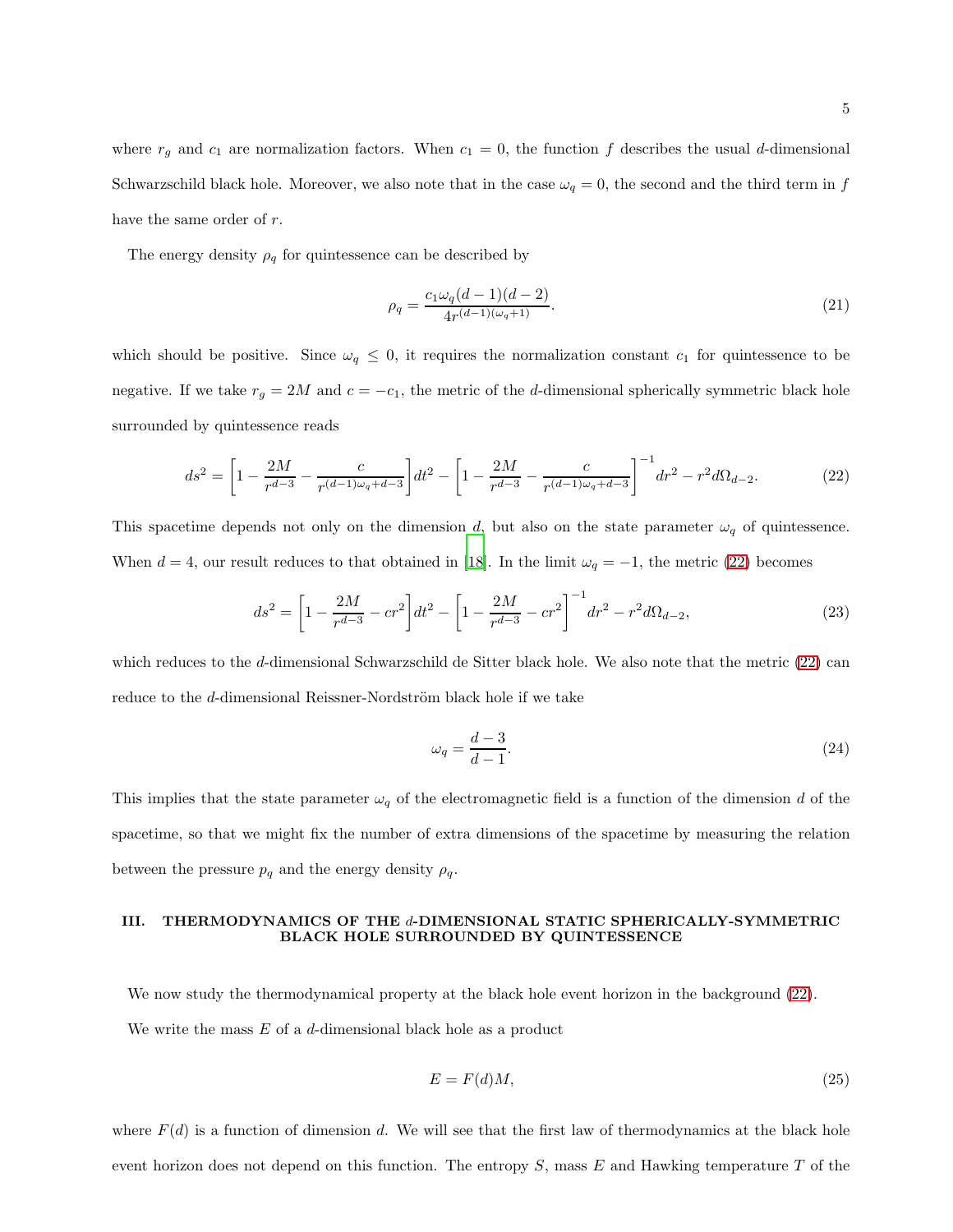black hole [\(22\)](#page-4-0) can be described by

$$
S = \frac{A_h}{4} = \frac{(d-1)\pi^{(d-1)/2}}{4\Gamma[\frac{d+1}{2}]} r_h^{d-2} = \frac{r_h^{d-2}}{G(d)},
$$
\n(26)

$$
E = \frac{F(d)}{2} [G(d)S]^{\frac{d-3}{d-2}} - \frac{F(d)c}{2} [G(d)S]^{-\frac{\omega_q(d-1)}{d-2}}, \qquad (27)
$$

$$
T = \frac{F(d)G(d)}{2(d-2)} \left[ (d-3)[G(d)S]^{\frac{-1}{d-2}} + \omega_q c(d-1)[G(d)S]^{\frac{\omega_q(d-1)+d-2}{d-2}} \right],\tag{28}
$$

respectively. As did in  $[19]$ , we treat the constant c as a variable, and have the generalized force

$$
\Theta_c = \left(\frac{\partial E}{\partial c}\right)_S = -\frac{F(d)}{2} [G(d)S]^{-\frac{\omega_q(d-1)}{d-2}}.\tag{29}
$$

We find that the first law takes the form

<span id="page-5-0"></span>
$$
\frac{d-3}{d-2}E = TS + \frac{\omega_q(d-1) + d - 3}{d-2}\Theta_c c.
$$
\n(30)

It is clear that the mass depends on the state parameter  $\omega_q$  of quintessence. In the limit  $\omega_q \to -1$ , the second term in the right-side of equation [\(30\)](#page-5-0) becomes  $-\frac{2}{d-2}\Theta_c$  c. Setting  $c=\frac{1}{l^2}$ , where  $l^2$  is defined as the cosmological constant  $\Lambda$  through  $l^2 = \frac{(d-1)(d-2)}{2\Lambda}$ , we have  $\Theta_l = -\frac{2}{l^3}\Theta_c$  and  $-\frac{2}{d-2}\Theta_c$   $c = \frac{1}{d-2}\Theta_l$  l. Then the equation [\(30\)](#page-5-0) reduces to the first law in the d-dimensional de Sitter black hole spacetimes [\[19\]](#page-15-5). In the case  $\omega_q = \frac{d-3}{d-1}$ , setting  $c = -Q^2$ , we can obtain  $\Theta_Q = -2Q\Theta_c$ , and  $\frac{2(d-3)}{d-2}\Theta_c$   $c = \frac{d-3}{d-2}\Theta_Q$  Q. The first law returns to that in the d-dimensional Reissner-Nordström black hole $[20]$  $[20]$ .

From equations (26), (27) and (28), it is easy to obtain that

$$
T = \left(\frac{\partial E}{\partial S}\right)_c.
$$
\n(31)

Combining it with equation (29), we have

$$
dE = \left(\frac{\partial E}{\partial S}\right)_c dS + \left(\frac{\partial E}{\partial c}\right)_S d c = T dS + \Theta_c d c,\tag{32}
$$

which is the differential form of the first law of thermodynamics in the background of (22). Obviously, in the case of a d-dimensional static black hole surrounded by spherically-symmetric quintessence, the differential form of the first law does not depend on the state parameter  $\omega_q$ .

# IV. GREYBODY FACTOR FOR A d-DIMENSIONAL STATIC SPHERICALLY-SYMMETRIC BLACK HOLE SURROUNDED BY QUINTESSENCE

In this section, we study the greybody factors for the emission of scalar field in the low energy limit on the brane and into the bulk from the d-dimensional static spherically-symmetric black hole surrounded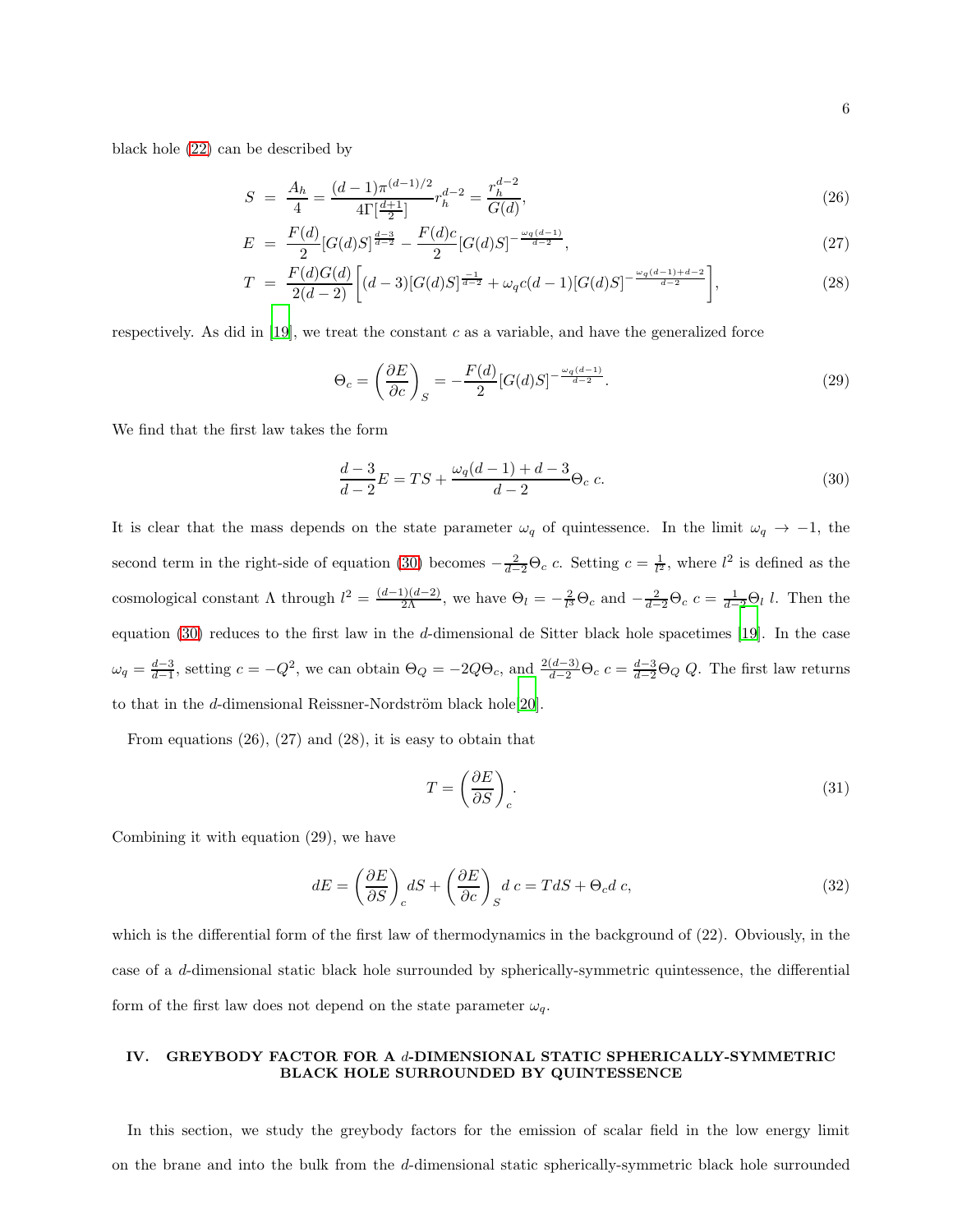by quintessence [\(22\)](#page-4-0). The greybody factors of the scalar field in the d-dimensional Schwarzschild and Schwarzschild-dS blackholes have been investigated [\[21,](#page-15-7) [22\]](#page-15-8).

The equation of motion for a massless scalar particle propagating in the curved spacetime is described by

$$
\frac{1}{\sqrt{-g}}\partial_{\mu}(\sqrt{-g}g^{\mu\nu}\partial_{\nu})\Phi(t,r,\Omega) = 0,
$$
\n(33)

where  $\Phi(t,r,\Omega)$  denotes the scalar field. Separating  $\Phi(t,r,\Omega) = e^{-i\omega t} \Psi_{bulk}(r) Y_{lm}(\Omega)$ , we can obtain the radial equation for the scalar field propagating into the bulk

<span id="page-6-0"></span>
$$
\frac{1}{r^{d-2}}\frac{d}{dr}\left[r^{d-2}f\frac{d\Psi_{bulk}(r)}{dr}\right] + \left[\frac{\omega^2}{f} - \frac{l(l+d-3)}{r^2}\right]\Psi_{bulk}(r) = 0,\tag{34}
$$

with  $f = 1 - \frac{2M}{r^{d-3}} - \frac{c}{r^{(d-1)\omega_q+d-3}}$ . Similarly, we can also obtain the radial equation for scalar field propagating on the brane

<span id="page-6-1"></span>
$$
\frac{1}{r^2}\frac{d}{dr}\left[r^2f\frac{d\Psi_{brane}(r)}{dr}\right] + \left[\frac{\omega^2}{f} - \frac{l(l+1)}{r^2}\right]\Psi_{brane}(r) = 0.
$$
\n(35)

Adopting the tortoise coordinate  $x = \int \frac{dr}{f}$ , radial equations [\(34\)](#page-6-0) and [\(35\)](#page-6-1) can be further written as

$$
\left[\frac{d^2}{dx^2} + \omega^2 - V_{bulk}(r)\right] \left[r^{\frac{d-2}{2}} \Psi_{bulk}(r)\right] = 0,\tag{36}
$$

and

$$
\left[\frac{d^2}{dx^2} + \omega^2 - V_{brane}(r)\right] \left[r\Psi_{brane}(r)\right] = 0,\tag{37}
$$

with the effective potentials

$$
V_{bulk}(r) = f \left[ \frac{(d-2)(d-4)f}{4r^2} + \frac{(d-2)f'}{2r} + \frac{l(l+d-3)}{r^2} \right],\tag{38}
$$

and

$$
V_{brane}(r) = f \left[ \frac{f'}{r} + \frac{l(l+1)}{r^2} \right].
$$
\n(39)

Here we only consider the greybody factor for the mode  $l = 0$  which dominates in the low-energy regime  $\omega \ll T_H$  and  $\omega R_H \ll 1$ .

From the expression of f, we find that the spacetime [\(22\)](#page-4-0) is asymptotically flat if  $0 > \omega_q > -(d-3)/(d-1)$ and is asymptotically dS-like when  $-1 \le \omega_q < -(d-3)/(d-1)$ . As in [\[21\]](#page-15-7), we write  $f = f_a(r) + f_h(r)$ . The function  $f_a(r)$  is the asymptotic part of f and the function  $f_h(r)$  contains physics which is specific for the black hole. We can define the asymptotic region to be  $f_a(r) \gg f_h(r)$ .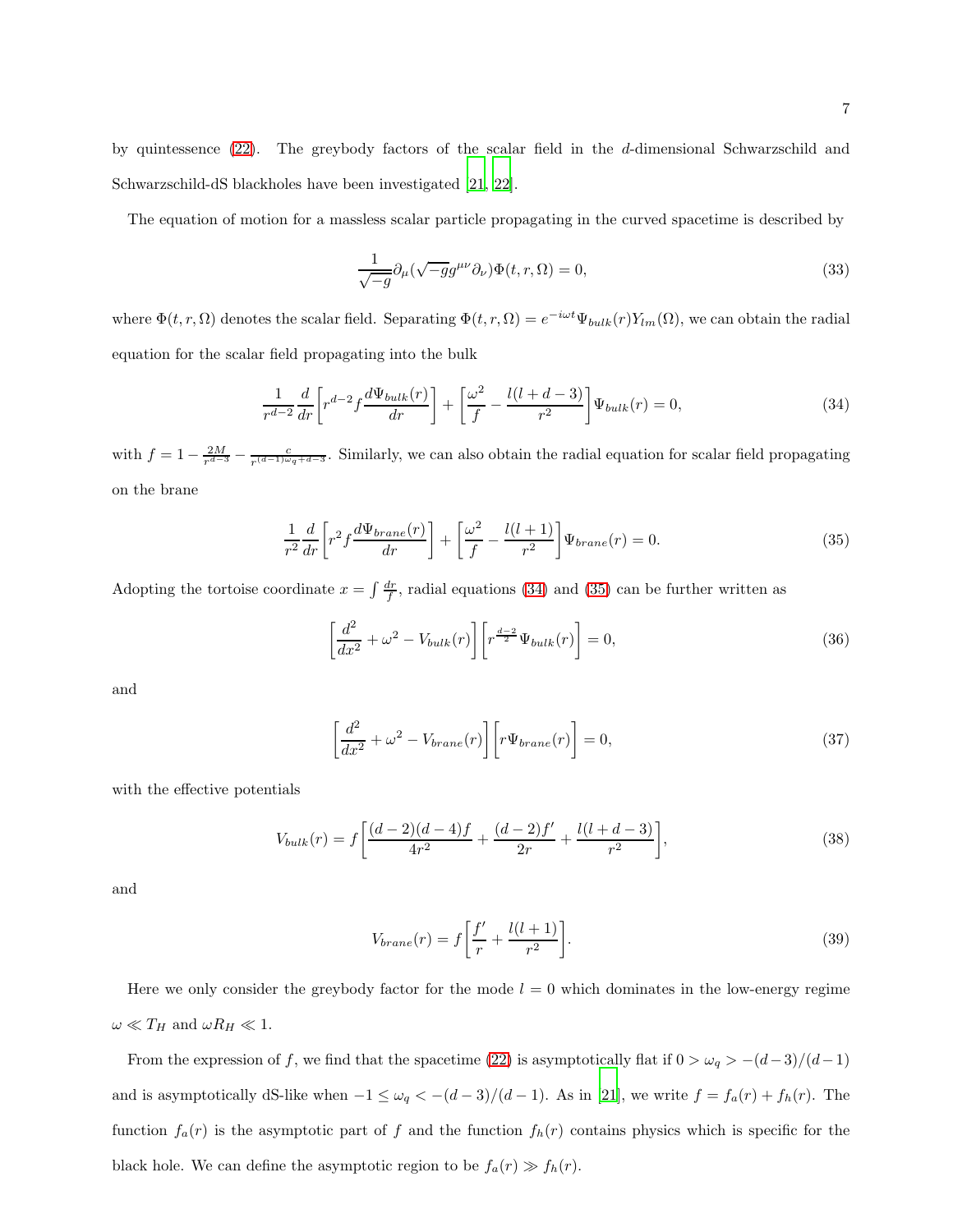Near the black hole horizon  $r \sim R_H$ , taking into account the ingoing boundary condition, we obtain the solution of the radial equations [\(34\)](#page-6-0) and [\(35\)](#page-6-1) in the same form

<span id="page-7-0"></span>
$$
\Psi(r)_{RH} = A_I e^{i\omega x}.\tag{40}
$$

Near the black hole horizon  $x \sim \frac{1}{2\kappa_H} \log \frac{r - R_H}{R_H}$ , the solution [\(40\)](#page-7-0) can be written as

<span id="page-7-3"></span>
$$
\Psi(r)_{RH} = A_I \left[ 1 + \frac{i\omega}{2\kappa_H} \log \frac{r - R_H}{R_H} \right].
$$
\n(41)

In the intermediate region where the effective potentials  $V_{bulk}(r) \gg \omega^2$  and  $V_{brane}(r) \gg \omega^2$ , the radial equations [\(34\)](#page-6-0) and [\(35\)](#page-6-1) can be reduced to

<span id="page-7-1"></span>
$$
\frac{1}{r^{d-2}}\frac{d}{dr}\left[r^{d-2}f\frac{d\Psi_{bulk}(r)}{dr}\right] = 0,\tag{42}
$$

and

<span id="page-7-2"></span>
$$
\frac{1}{r^2}\frac{d}{dr}\left[r^2f\frac{d\Psi_{brane}(r)}{dr}\right] = 0,\tag{43}
$$

respectively. The general solutions for equation [\(42\)](#page-7-1) and [\(43\)](#page-7-2) can be got

<span id="page-7-4"></span>
$$
\Psi_{bulk}(r) = A_{II} + B_{II}G(r)
$$
, and  $\Psi_{brane}(r) = A_{II} + B'_{II}G'(r)$ , (44)

where

$$
G(r) = \int_{\infty}^{r} \frac{dr}{r^{d-2}f}, \quad \text{and} \quad G'(r) = \int_{\infty}^{r} \frac{dr}{r^{2}f}.
$$
 (45)

For  $r \sim R_H$ , we have

$$
G(r) = \frac{1}{2R_H^{d-2}\kappa_H} \log(r - R_H), \quad \text{and} \quad G'(r) = \frac{1}{2R_H^2\kappa_H} \log(r - R_H). \tag{46}
$$

Matching this solution to the wave-function [\(41\)](#page-7-3) of the near black hole horizon region, we obtain

$$
A_{II} = A_I, \t B_{II} = i\omega R_H^{d-2} A_I, \t B'_{II} = i\omega R_H^2 A_I.
$$
 (47)

The asymptotic expressions of wave functions [\(44\)](#page-7-4) in the limit  $r \gg R_H$  with  $V(r) \gg \omega^2$  read

<span id="page-7-5"></span>
$$
\Psi_{bulk}(r) = A_I \left( 1 + i\omega R_H^{d-2} \int_{\infty}^r \frac{dr}{r^{d-2} f_a(r)} \right), \qquad \Psi_{brane}(r) = A_I \left( 1 + i\omega R_H^2 \int_{\infty}^r \frac{dr}{r^2 f_a(r)} \right). \tag{48}
$$

We shall use these expressions to match the general solution for the scalar wave equation in the asymptotic region.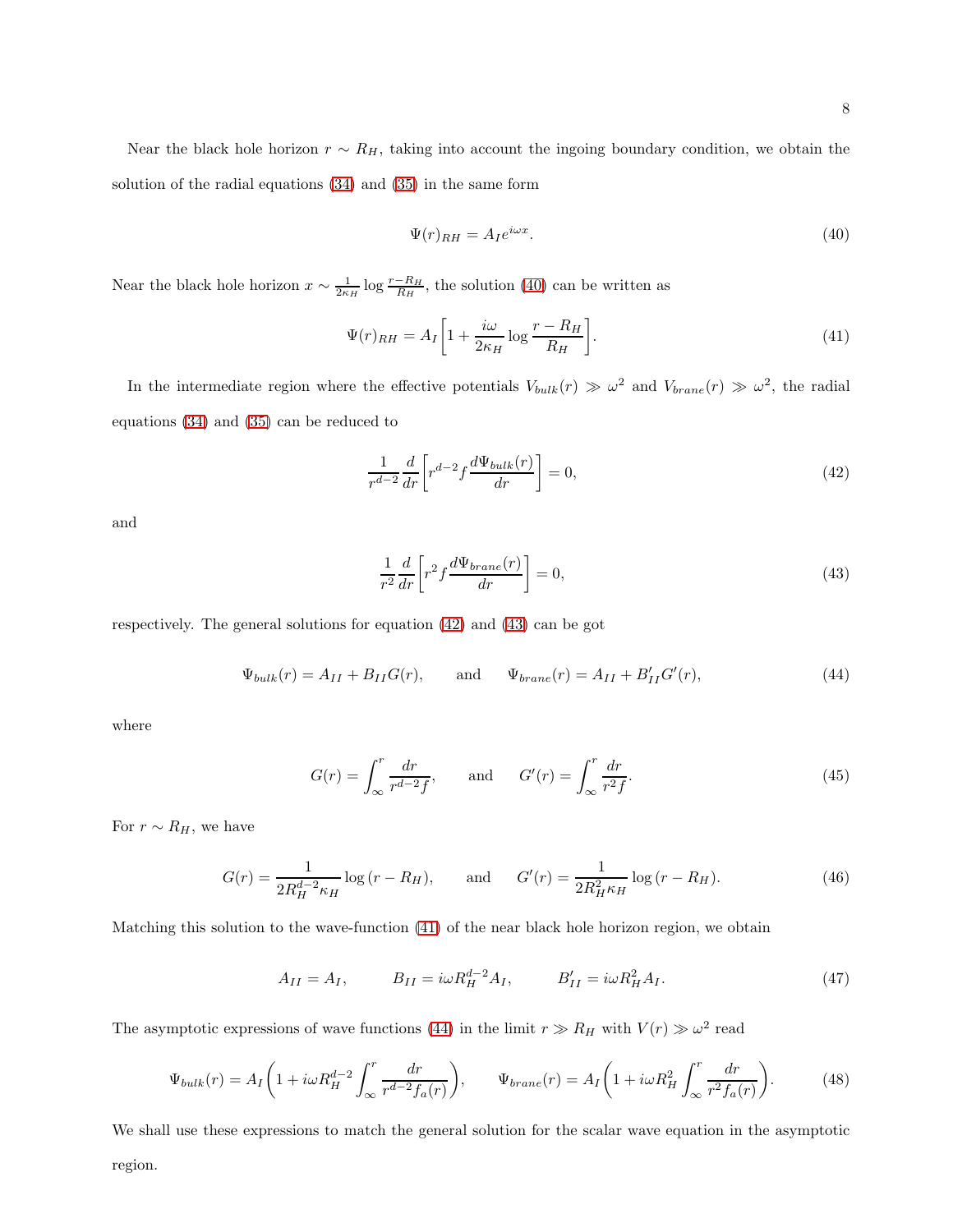Until now we just concentrate on the black hole, in the following we will do the matching in the asymptotic region for the case of asymptotically flat spacetime and asymptotically dS spacetime, respectively.

Let us first consider the asymptotically flat spacetime where  $0 > \omega_q > -(d-3)/(d-1)$ . In this case, we take  $f_a(r) = 1$ .

The general solutions of the wave equation [\(34\)](#page-6-0) and [\(35\)](#page-6-1) in asymptotically flat spacetime are given by

$$
\Psi_{bulk}(r) = \rho^{\frac{3-d}{2}} \left[ C_1 H_{\frac{d-3}{2}}^{(1)}(\rho) + C_2 H_{\frac{d-3}{2}}^{(2)}(\rho) \right], \qquad \Psi_{brane}(r) = \rho^{-\frac{1}{2}} \left[ C_1 H_{\frac{1}{2}}^{(1)}(\rho) + C_2 H_{\frac{1}{2}}^{(2)}(\rho) \right], \tag{49}
$$

where  $\rho = r\omega$ ,  $H_{\nu}^{(1)}(\rho) = J_{\nu}(\rho) + iN_{\nu}(\rho)$  and  $H_{\nu}^{(2)}(\rho) = J_{\nu}(\rho) - iN_{\nu}(\rho)$  are the Hankel functions defined by the Bessel functions  $J_{\nu}(\rho)$  and  $N_{\nu}(\rho)$ . In the limit  $\rho \ll 1$ , we have

<span id="page-8-0"></span>
$$
\Psi_{bulk}(r) \sim \frac{C_1 + C_2}{\Gamma(\frac{d-1}{2})2^{\frac{d-3}{2}}} - i(C_1 - C_2) \frac{\Gamma(\frac{d-3}{2})2^{\frac{d-3}{2}}}{\pi \rho^{\frac{d-3}{2}}}, \qquad \Psi_{brane}(r) \sim \frac{\sqrt{2}(C_1 + C_2)}{\sqrt{\pi}} - \frac{i\sqrt{2}(C_1 - C_2)}{\sqrt{\pi} \rho^{\frac{d-3}{2}}}.
$$
 (50)

|       |        | $R_H$  |        | $R_H^{d-2}$                                                                                                                                                                  |        |        |  |
|-------|--------|--------|--------|------------------------------------------------------------------------------------------------------------------------------------------------------------------------------|--------|--------|--|
|       |        |        |        | $\omega_q = -0.1 \left[ \omega_q = -0.2 \left[ \omega_q = -0.3 \left[ \omega_q = -0.1 \left[ \omega_q = -0.2 \left[ \omega_q = -0.3 \right] \right] \right] \right] \right]$ |        |        |  |
| $d=4$ | 2.0122 | 2.0151 | 2.0188 | 4.0481                                                                                                                                                                       | 4.0602 | 4.0756 |  |
| $d=5$ | 1.4183 | 1.4189 | 1.4200 | 2.8530                                                                                                                                                                       | 2.8566 | 2.8633 |  |
| $d=6$ | 1.2623 | 1.2626 | 1.2629 | 2.5389                                                                                                                                                                       | 2.5413 | 2.5438 |  |
| $d=7$ | 1.1909 | 1.1910 | 1.1912 | 2.3954                                                                                                                                                                       | 2.3964 | 2.3984 |  |

TABLE I: The changes of  $R_H$  and  $R_H^{d-2}$  with different state parameter  $\omega_q$  and dimension numbers d in the asymptotically flat case. Here  $M = 1$  and  $c = 0.01$ .

Matching the wave-function [\(50\)](#page-8-0) in the asymptotic region to that in the intermediate region, we get the relationship between the coefficients  $C_1$  and  $C_2$ 

$$
C_1 + C_2 = \Gamma\left(\frac{d-1}{2}\right)2^{\frac{d-3}{2}}A_I, \qquad C_1 - C_2 = \frac{\pi\omega^{d-2}R_H^{d-2}}{(d-3)\Gamma\left(\frac{d-3}{2}\right)2^{\frac{d-3}{2}}}A_I,
$$
\n
$$
(51)
$$

in the bulk and

$$
C_1 + C_2 = \sqrt{\frac{\pi}{2}} A_I, \qquad C_1 - C_2 = \sqrt{\frac{\pi}{2}} \omega^2 R_H^2 A_I,
$$
\n(52)

on the brane. From the definition of greybody factor in the low energy limit  $\omega R_H \ll 1$ ,

$$
\gamma(\omega) = 1 - \frac{|C_2|^2}{|C_1|^2} \simeq 4 \frac{C_1 - C_2}{C_1 + C_2},\tag{53}
$$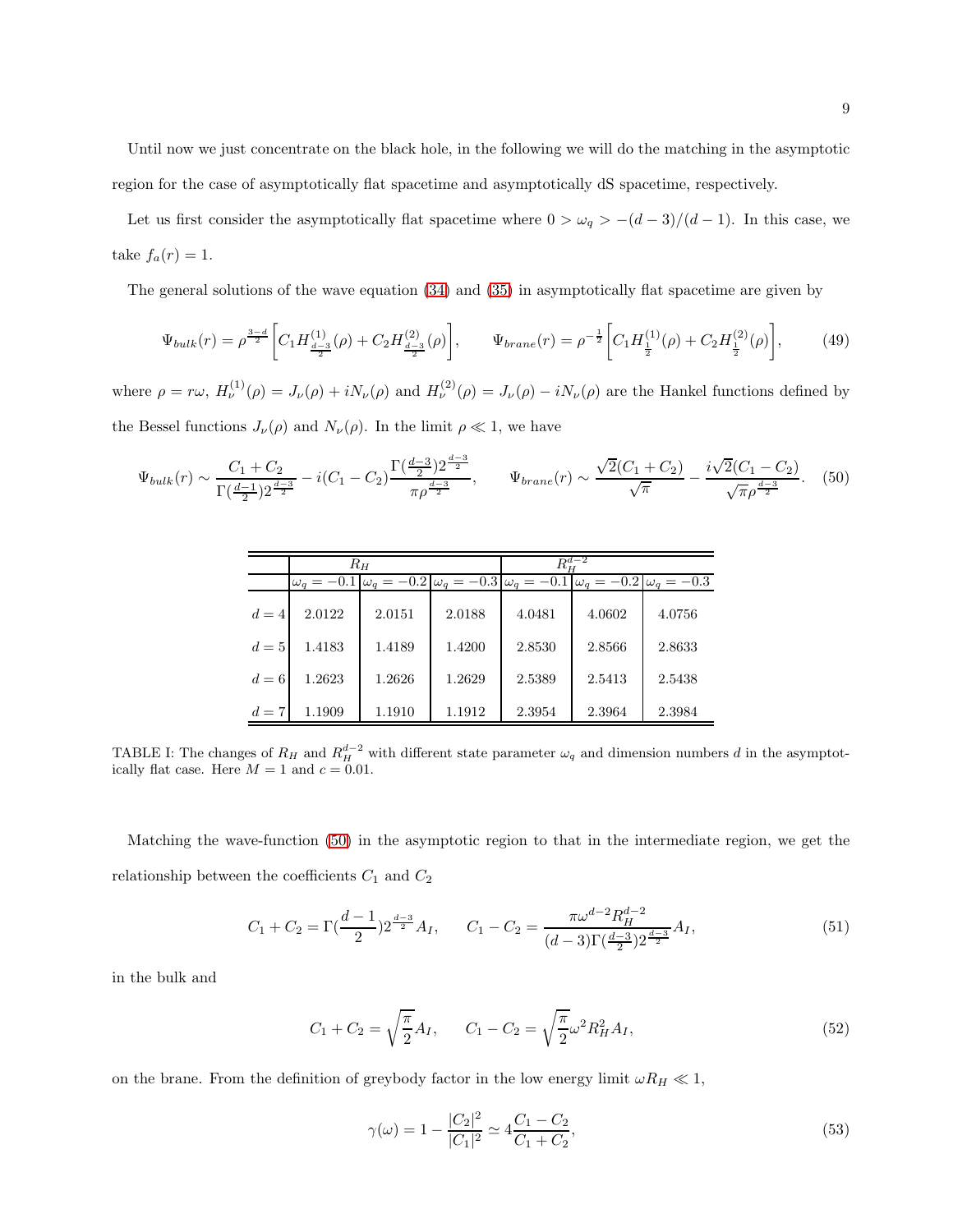we obtain the greybody factor

<span id="page-9-0"></span>
$$
\gamma(\omega) = \frac{4\pi\omega^{d-2}R_H^{d-2}}{2^{d-2}\Gamma(\frac{d-1}{2})^2},\tag{54}
$$

in the bulk and

<span id="page-9-1"></span>
$$
\gamma(\omega) = 4\omega^2 R_H^2,\tag{55}
$$

on the brane. Obviously, the greybody factors in the bulk and on the brane depend on the black hole horizon radius. The changes of  $R_H$  and  $R_H^{d-2}$  with the state parameter  $\omega_q$  and dimension d are listed in table (I) and the factor  $2^{d-2}\Gamma(\frac{d-1}{2})^2$  in [\(54\)](#page-9-0) is only a monotonically increased function of the dimension numbers d, thus the greybody factors [\(54\)](#page-9-0) and [\(55\)](#page-9-1) increase with the increase of the absolute value of  $\omega_q$  and decrease with the increase of  $d$ .

In the d dimensional black hole spacetime, the luminosity of the black hole Hawking radiation for the mode  $l = 0$  in the bulk and on the brane is given by

$$
L_{bulk} = \int_0^\infty \frac{d\omega \, \omega^{d-1} R_H^{d-2}}{2^{d-3} \Gamma(\frac{d-1}{2})^2} \frac{1}{e^{\omega/T_H} - 1},\tag{56}
$$

$$
L_{brane} = \int_0^\infty \frac{d\omega}{2\pi} \frac{4\omega^3 R_H^2}{e^{\omega/T_H} - 1}.
$$
\n(57)

The integral expressions above are just for the sake of completeness by writing the integral range from 0 to infinity. However, as our analysis has focused only in the low-energy regime of the spectrum, an upper cutoff will be imposed on the energy parameter such that the low-energy conditions  $\omega \ll T_H$  and  $\omega R \ll 1$ are satisfied. The values derived for the luminosities of the black hole on the brane and in the bulk will therefore be based on the lower part of the spectrum and modifications may appear when the high-energy part of the spectrum is included in the calculation. The Hawking temperature  $T_H$  of the black hole in the

|       | $\omega_q=-0.1$ | $\omega_q=-0.2$ | $\omega_q = -0.3$ | $\omega_q = -0.4$ | $\omega_q=-0.5$ | $\omega_a = -0.6$ |
|-------|-----------------|-----------------|-------------------|-------------------|-----------------|-------------------|
| $d=4$ | 0.03947         | 0.03931         | 0.03909           |                   |                 |                   |
| $d=5$ | 0.11208         | 0.11187         | 0.11161           | 0.11127           | 0.11086         |                   |
| $d=6$ | 0.18895         | 0.18869         | 0.18837           | 0.18798           | 0.18752         | 0.18696           |
| $d=7$ | 0.26707         | 0.26676         | 0.26639           | 0.26595           | 0.26542         | 0.26480           |

TABLE II: The change of  $T_H$  with different state parameter  $\omega_q$  and dimension numbers d in the asymptotically flat case. Here  $M = 1$  and  $c = 0.01$ .

asymptotically flat spacetime is listed in table (II). It is shown that  $T_H$  increases with of the dimension number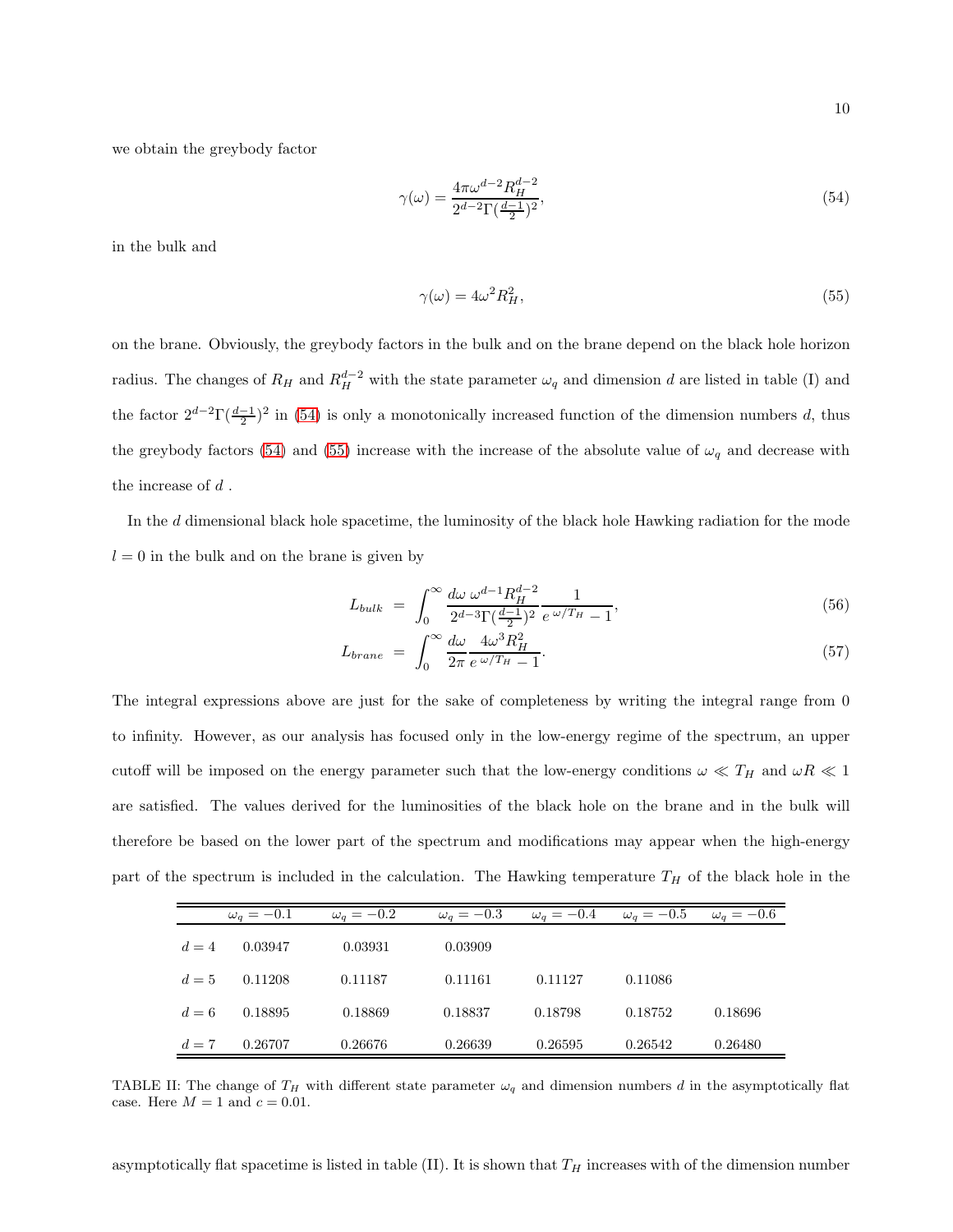d and decreases with the increase of the absolute value of  $\omega_q$ . Table (III) tells us that both the luminosity of Hawking radiation in the bulk and on the brane decrease with the increase of the absolute  $\omega_q$  and increase with the dimension number d. We observe that Hawking radiation dominates on the brane and the ratio  $L_{brane}/L_{bulk}$  increases with the magnitude of  $\omega_q$  and dimension d.

|       | $L_{bulk}$                                                                                                                                                                                                                                                                                                                                                                                                                                               | $(10^{-5})$ |        | $(10^{-5})$<br>$L_{brane}$ |        |        | $L_{brane}/L_{bulk}$ |       |       |
|-------|----------------------------------------------------------------------------------------------------------------------------------------------------------------------------------------------------------------------------------------------------------------------------------------------------------------------------------------------------------------------------------------------------------------------------------------------------------|-------------|--------|----------------------------|--------|--------|----------------------|-------|-------|
|       | $\omega_q = -0.1 \,  \omega_q = -0.2 \,  \omega_q = -0.3 \,  \omega_q = -0.1 \,  \omega_q = -0.2 \,  \omega_q = -0.3 \,  \omega_q = -0.1 \,  \omega_q = -0.2 \,  \omega_q = -0.3 \,  \omega_q = -0.3 \,  \omega_q = -0.3 \,  \omega_q = -0.3 \,  \omega_q = -0.3 \,  \omega_q = -0.3 \,  \omega_q = -0.3 \,  \omega_q = -0.3 \,  \omega_q = -0.3 \,  \omega_q = -0.3 \,  \omega_q = -0.3 \,  \omega_q = -0.3 \,  \omega_q = -0.3 \,  \omega_q = -0.3 \,$ |             |        |                            |        |        |                      |       |       |
| $d=4$ | 4.06400                                                                                                                                                                                                                                                                                                                                                                                                                                                  | 4.0087      | 3.9330 |                            |        |        |                      |       |       |
| $d=5$ | 31.405                                                                                                                                                                                                                                                                                                                                                                                                                                                   | 31.145      | 30.818 | 131.27                     | 130.39 | 129.26 | 4.180                | 4.186 | 4.194 |
| $d=6$ | 99.774                                                                                                                                                                                                                                                                                                                                                                                                                                                   | 99.036      | 98.135 | 839.67                     | 835.39 | 830.17 | 8.416                | 8.435 | 8.460 |
| $d=7$ | 263.32                                                                                                                                                                                                                                                                                                                                                                                                                                                   | 261.38      | 259.06 | 2982.9                     | 2969.9 | 2954.4 | 11.33                | 11.36 | 11.40 |

TABLE III: The changes of  $L_{bulk}$ ,  $L_{brane}$  and  $L_{brane}/L_{bulk}$  with different state parameter  $\omega_q$  and dimension numbers d in the asymptotically flat case. Here  $M = 1$  and  $c = 0.01$ .

Now we start to consider asymptotically dS like spacetime with  $-1 \leq \omega_q < -(d-3)/(d-1)$ . The function  $f_a(r)$  is now given by

$$
f_a(r) = 1 - \frac{c}{r^{\omega_q(d-1) + d - 3}},\tag{58}
$$

The metric [\(22\)](#page-4-0) now has a cosmological-like horizon located at  $r = r_c = c^{1/[\omega_q(d-1)+d-3]}$ . Assuming that  $r_c \gg R_H$ , we have that  $f_h(r) \ll f_a(r)$  for  $r \gg R_H$  and the  $f_h(r)$  contribution to  $f(r)$  is negligible. This allows us to define an intermediate region,  $R_H \ll r \ll r_c$ , in between the near horizon and the asymptotic region. Thus, for  $r \gg R_H$ ,  $r/r_c \ll 1$  and  $r\omega \ll 1$ , the wave functions [\(48\)](#page-7-5) have the form

<span id="page-10-1"></span>
$$
\Psi_{bulk}(r) = A_I \left( 1 - i \frac{\omega R_H^{d-2}}{(d-3)r^{d-3}} \right), \qquad \Psi_{brane}(r) = A_I \left( 1 - i \frac{\omega R_H^2}{r} \right). \tag{59}
$$

In the asymptotic region,  $r \gg R_H$ , we define the coordinate

$$
z = \left(\frac{r}{r_c}\right)^{-n},\tag{60}
$$

with  $n = \omega_q(d-1) + d - 3$ , which is negative because that in this asymptotically dS-like spacetime  $\omega_q$  <  $-(d-3)/(d-1)$ . Then radial equations [\(34\)](#page-6-0) and [\(35\)](#page-6-1) can be approximated as

<span id="page-10-0"></span>
$$
(1-z)z\frac{d^2P_{bulk}}{dz^2} - \left[\frac{n+1}{n} - z\frac{2n+1}{n}\right]\frac{dP_{bulk}}{dz} + \left\{\frac{\omega^2r_c^2}{n^2(1-z)} - \frac{d-2}{4zn^2}\left[d-4-z(d-2n-4)\right]\right\}P_{bulk} = 0, \text{(61)}
$$

and

$$
(1-z)z\frac{d^2P_{brane}}{dz^2} - \left[\frac{n+1}{n} - z\frac{2n+1}{n}\right]\frac{dP_{brane}}{dz} + \left[\frac{\omega^2 r_c^2}{n^2(1-z)} - \frac{1}{n}\right]P_{brane} = 0,\tag{62}
$$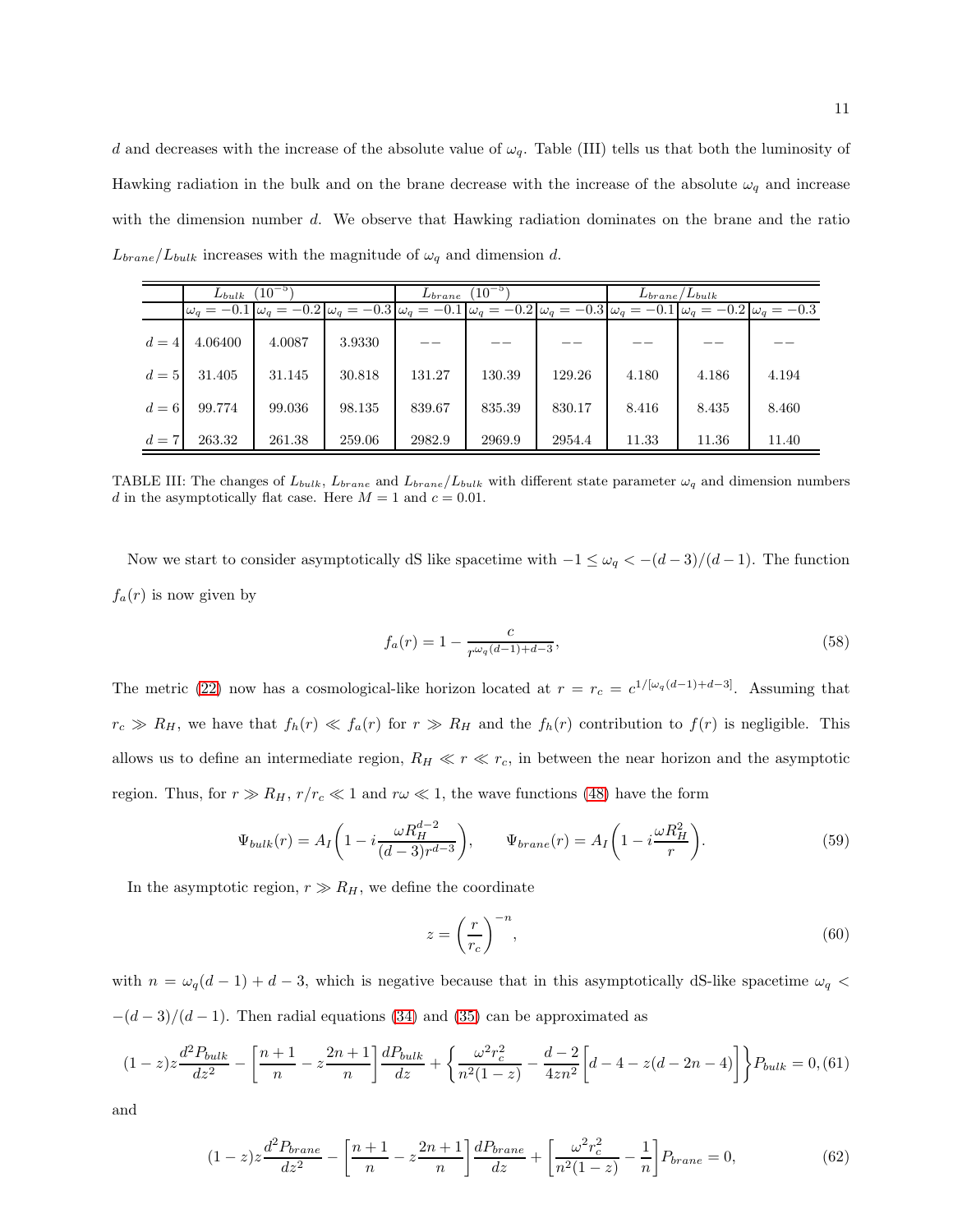respectively. Here  $P_{bulk} = r^{(d-2)/2} \Psi_{bulk}(r)$  and  $P_{brane} = r \Psi_{brane}(r)$ .

The general solution to the equation [\(61\)](#page-10-0) is

<span id="page-11-0"></span>
$$
P_{bulk} = C_1 z^{-\frac{d-2}{2n}} (1-z)^{\frac{i\omega r_c}{n}} {}_2F_1\left[\frac{i\omega r_c}{n}, \frac{3-d+n}{n} + \frac{i\omega r_c}{n}, \frac{3-d+n}{n}; z\right] + C_2 z^{\frac{d-4}{2n}} (1-z)^{\frac{i\omega r_c}{n}} {}_2F_1\left[1 + \frac{i\omega r_c}{n}, \frac{d-3}{n} + \frac{i\omega r_c}{n}, \frac{d-3+n}{n}; z\right],
$$
(63)

where  ${}_2F_1[a, b, \tilde{c}; z]$  is the standard hypergeometric function. Since,  $n < 0$ , for  $z \to 0$ , or  $r/r_c \ll 1$ , we have

$$
\Psi_{bulk}(r) = C_1 r_c^{\frac{2-d}{2}} + \frac{C_2 r_c^{\frac{d-4}{2}}}{r^{d-3}}.\tag{64}
$$

Matching this wave function to the behavior [\(59\)](#page-10-1) in the intermediate region, we can fix the coefficients  $C_1$ and  $C_2$ 

$$
C_1 = r_c^{\frac{d-2}{2}} A_I, \qquad C_2 = -ir_c^{\frac{4-d}{2}} \frac{\omega R_H^{d-2}}{(d-3)} A_I.
$$
\n(65)

In order to find the behavior of the wave function for  $z \to 1$ , we change the argument of the hypergeometric function of the solution [\(63\)](#page-11-0) from z to  $1 - z$  and find that it has the form

$$
P_{bulk} = C_1 b_{11} z^{-\frac{d-2}{2n}} (1-z)^{\frac{i\omega r_c}{n}} {}_2F_1 \left[ \frac{i\omega r_c}{n}, \frac{3-d+n+i\omega r_c}{n}, 1+\frac{i2\omega r_c}{n}; 1-z \right] + C_1 b_{21} z^{-\frac{d-2}{2n}} (1-z)^{-\frac{i\omega r_c}{n}} {}_2F_1 \left[ \frac{3-d+n-i\omega r_c}{n}, -\frac{i\omega r_c}{n}, 1-\frac{i2\omega r_c}{n}; 1-z \right] + C_2 b_{12} z^{\frac{d-4}{2n}} (1-z)^{\frac{i\omega r_c}{n}} {}_2F_1 \left[ 1+\frac{i\omega r_c}{n}, \frac{d-3+i\omega r_c}{n}, 1+\frac{i2\omega r_c}{n}; 1-z \right] + C_2 b_{22} z^{\frac{d-4}{2n}} (1-z)^{-\frac{i\omega r_c}{n}} {}_2F_1 \left[ \frac{d-3-i\omega r_c}{n}, 1-\frac{i\omega r_c}{n}, 1-\frac{i2\omega r_c}{n}; 1-z \right], \tag{66}
$$

with

$$
b_{11} = \frac{\Gamma(\frac{3-d+n}{n})\Gamma(-\frac{i2\omega r_c}{n})}{\Gamma(\frac{3-d+n-i\omega r_c}{n})\Gamma(-\frac{i\omega r_c}{n})}, \qquad b_{12} = \frac{\Gamma(\frac{d-3+n}{n})\Gamma(-\frac{i2\omega r_c}{n})}{\Gamma(\frac{d-3-i\omega r_c}{n})\Gamma(1-\frac{i\omega r_c}{n})},\tag{67}
$$

$$
b_{21} = \frac{\Gamma(\frac{3-d+n}{n})\Gamma(\frac{i2\omega r_c}{n})}{\Gamma(\frac{i\omega r_c}{n})\Gamma(\frac{n+3-d+i\omega r_c}{n})}, \qquad b_{22} = \frac{\Gamma(\frac{d-3+n}{n})\Gamma(\frac{i2\omega r_c}{n})}{\Gamma(\frac{d-3+i\omega r_c}{n})\Gamma(1+\frac{i\omega r_c}{n})}.
$$
(68)

Thus, in the limit  $z \to 1$ , the wave function becomes

$$
\Psi_{bulk}(r) = \tilde{C}_1 r_c^{\frac{2-d}{2}} e^{-\frac{i\omega r_c \delta}{n}} e^{i\omega x} + \tilde{C}_2 r_c^{\frac{2-d}{2}} e^{\frac{i\omega r_c \delta}{n}} e^{-i\omega x},\tag{69}
$$

where  $\delta = -\frac{\Gamma(1-1/n)}{\Gamma(-1/n)}$  $\frac{\Gamma(1-1/n)}{\Gamma(-1/n)}$ [EulerGamma + PolyGamma $(0, -1/n)$ ]. The relations between  $\tilde{C}_1$ ,  $\tilde{C}_2$  and  $C_1$ ,  $C_2$  can be expressed as

$$
\begin{pmatrix}\n\tilde{C}_1 \\
\tilde{C}_2\n\end{pmatrix} = \begin{pmatrix}\nb_{11} & b_{12} \\
b_{21} & b_{22}\n\end{pmatrix} \begin{pmatrix}\nC_1 \\
C_2\n\end{pmatrix}.
$$
\n(70)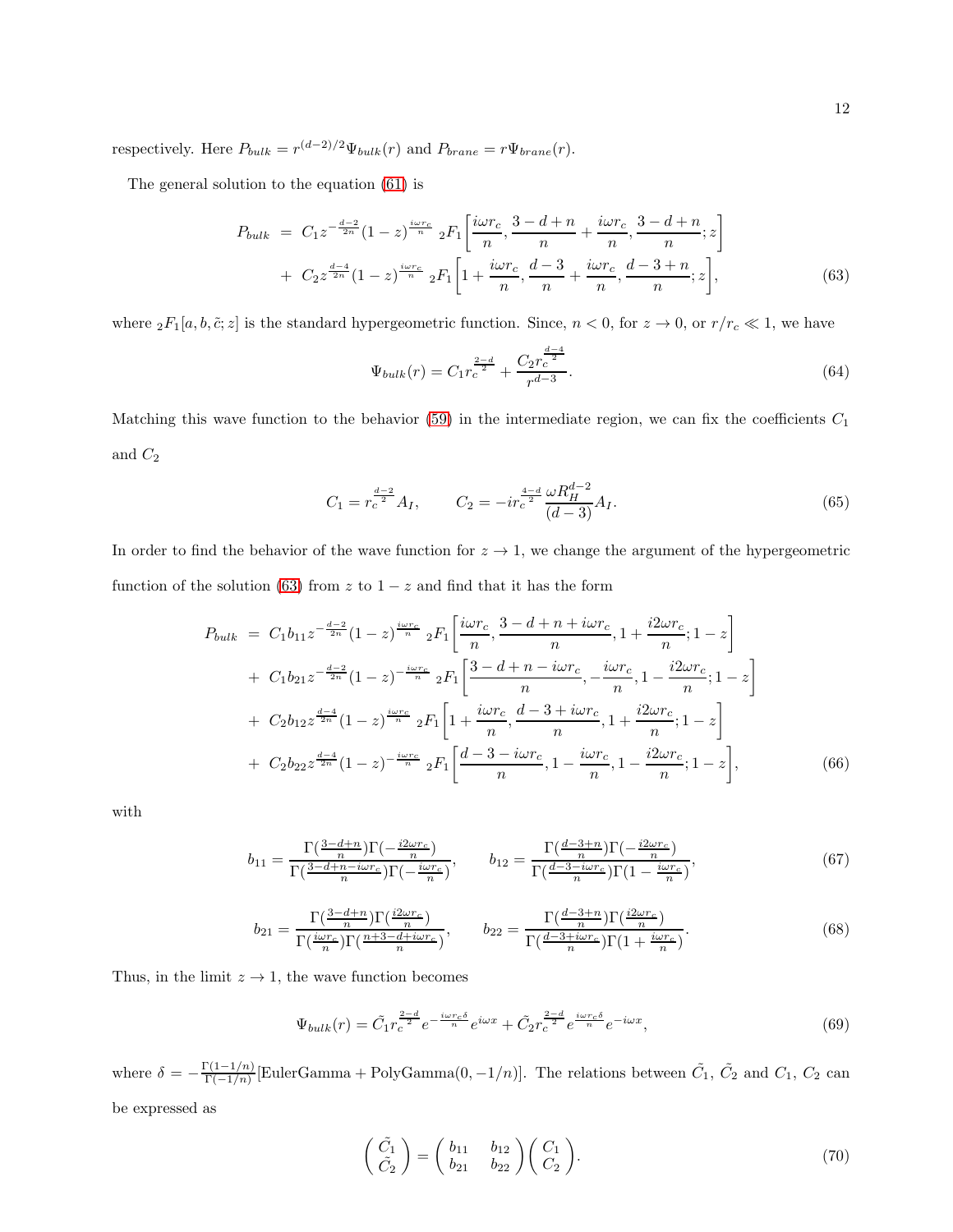Then the greybody factor is give by

$$
\gamma(\omega)_{bulk} = 1 - \frac{|\tilde{C}_2|^2}{|\tilde{C}_1|^2} = \left| \frac{b_{21}}{b_{11}} \right|^2 \left| 1 - \frac{b_{11}b_{22} - b_{12}b_{21}}{b_{11}b_{21}} \frac{C_2}{C_1} \right|^2
$$
  
=  $4h(\omega r_c) \left( \frac{R_H}{r_c} \right)^{d-2},$  (71)

where the function  $h(\omega r_c)$  is defined by

$$
h(\omega r_c) = \frac{1}{4|b_{11}|^2}.\tag{72}
$$

Similarly, the greybody factor for the scalar emission on the brane can be got

$$
\gamma(\omega)_{brane} = \frac{1}{|b'_{11}|^2} \left(\frac{R_H}{r_c}\right)^2,\tag{73}
$$

with

$$
b'_{11} = \frac{\Gamma(\frac{n-1}{n})\Gamma(-\frac{i2\omega r_c}{n})}{\Gamma(\frac{n-1-i\omega r_c}{n})\Gamma(-\frac{i\omega r_c}{n})}.
$$
\n(74)

The greybody factors  $\gamma(\omega)_{bulk}$  and  $\gamma(\omega)_{brane}$  depend on  $\omega$  and the ratio  $R_H/r_c$ . The changes of  $R_H$  and  $r_c$ in the case  $\omega_q(d-1) + d - 3 < 0$  with  $\omega_q$  and d are listed in table (IV). One can find that the ratio  $R_H/r_c$ increases with the increase of the absolute value of  $\omega_q$  and decreases with the increase of the dimension d. In the low energy limit  $\omega r_c < 1$ , we have the quantities  $|b_{11}|^2 \sim 1/4$  and  $|b'_{11}|^2 \sim 1/4$ , and then the greybody factors  $\gamma(\omega)_{bulk}$  and  $\gamma(\omega)_{brane}$  also increase with  $\omega_q$  and decrease with d.

|       | $R_H$  |        |        | $r_c$  |        |       | $R_H/r_c$ |                                                                                                                                                                             |        |
|-------|--------|--------|--------|--------|--------|-------|-----------|-----------------------------------------------------------------------------------------------------------------------------------------------------------------------------|--------|
|       |        |        |        |        |        |       |           | $\omega_a = -0.8 \,  \omega_a = -0.9 \,  \omega_a = -1 \,  \omega_a = -0.8 \,  \omega_a = -0.9 \,  \omega_a = -1 \,  \omega_a = -0.8 \,  \omega_a = -0.9 \,  \omega_a = -1$ |        |
| $d=4$ | 2.0564 | 2.0714 | 2.0915 | 25.294 | 13.680 | 8.789 | 0.0813    | 0.1514                                                                                                                                                                      | 0.2380 |
| $d=5$ | 1.4252 | 1.4269 | 1.4289 | 46.380 | 17.712 | 9.897 | 0.0307    | 0.0806                                                                                                                                                                      | 0.1444 |
| $d=6$ | 1.2653 | 1.2660 | 1.2667 | 100.00 | 21.542 | 9.990 | 0.0127    | 0.0588                                                                                                                                                                      | 0.1268 |
| $d=7$ | 1.1927 | 1.1930 | 1.1935 | 316.23 | 26.827 | 9.999 | 0.0038    | 0.0445                                                                                                                                                                      | 0.1194 |

TABLE IV: The changes of  $R_H$ ,  $r_c$  and  $R_H/r_c$  with different state parameter  $\omega_q$  and dimension numbers d in the asymptotically dS-like case. Here  $M = 1$  and  $c = 0.01$ .

The luminosity of Hawking radiation for the mode  $l = 0$  in the bulk and on the brane can be given by

$$
L_{bulk} = \int_0^\infty \frac{d\omega \,\omega \,\gamma(\omega)_{bulk}}{e^{\,\omega/T_H} - 1},\tag{75}
$$

$$
L_{brane} = \int_0^\infty \frac{d\omega}{2\pi} \frac{\omega \ \gamma(\omega)_{brane}}{e^{\ \omega/T_H} - 1}.
$$
\n(76)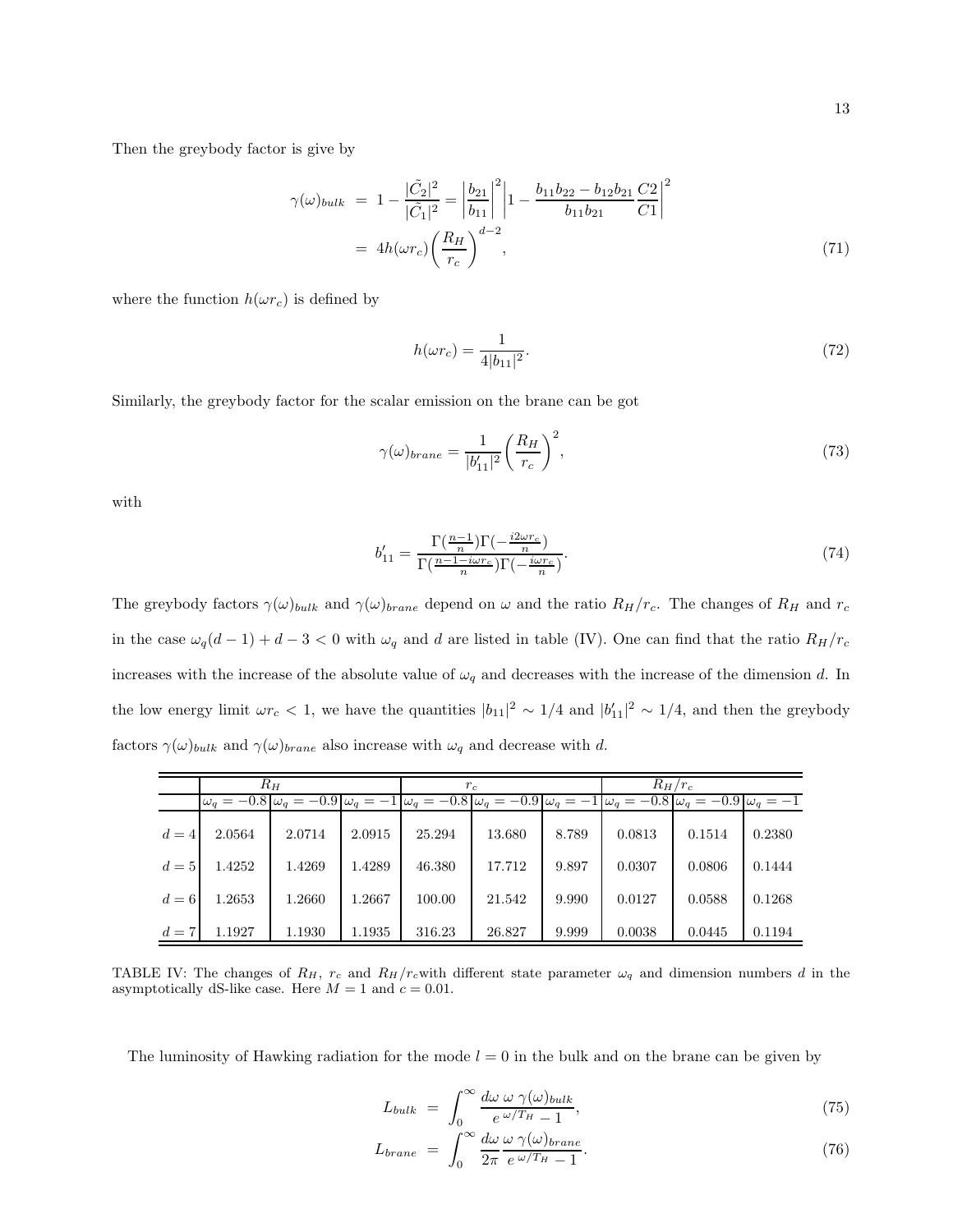As did in (56)(57), here we also focus only in the low-energy regime of the spectrum and impose an upper cutoff on the energy parameter such that the low-energy conditions  $\omega \ll T_H$  and  $\omega R \ll 1$  are satisfied. The values obtained for the luminosities of the black hole on the brane and in the bulk are based on the lower part of the spectrum. When the high energy part spectrum is included, the results may significantly change.

|       | $\omega_q = -0.4$ | $\omega_q = -0.5$ | $\omega_q=-0.6$ | $\omega_q=-0.7$ | $\omega_q = -0.8$ | $\omega_q = -0.9$ | $\omega_q=-1.0$ |
|-------|-------------------|-------------------|-----------------|-----------------|-------------------|-------------------|-----------------|
| $d=4$ | 0.03879           | 0.03838           | 0.03784         | 0.03712         | 0.03615           | 0.03484           | 0.03306         |
| $d=5$ |                   |                   | 0.11034         | 0.10971         | 0.10894           | 0.10800           | 0.10684         |
| $d=6$ |                   |                   |                 | 0.18629         | 0.18550           | 0.18455           | 0.18342         |
| $d=7$ |                   |                   |                 | 0.26407         | 0.26320           | 0.26219           | 0.26101         |

TABLE V: The change of  $T_H$  with different state parameter  $\omega_q$  and dimensional numbers d in the asymptotically dS-like csse. Here  $M = 1$  and  $c = 0.01$ .

|       | $L_{bulk}$                     | $(10^{-5})$ |        | $(10^{-5})$<br>$L_{brane}$ |        |        | $L_{brane}/L_{bulk}$                                                                                                                                              |         |        |
|-------|--------------------------------|-------------|--------|----------------------------|--------|--------|-------------------------------------------------------------------------------------------------------------------------------------------------------------------|---------|--------|
|       |                                |             |        |                            |        |        | $\omega_q = -0.8 \omega_q = -0.9 \omega_q = -1.0 \omega_q = -0.8 \omega_q = -0.9 \omega_q = -1.0 \omega_q = -0.8 \omega_q = -0.8 \omega_q = -0.9 \omega_q = -1.0$ |         |        |
| $d=4$ | 0.9045                         | 2.9143      | 6.4797 |                            |        |        |                                                                                                                                                                   |         |        |
| $d=5$ | 0.0361                         | 0.6386      | 3.5966 | 1.1734                     | 7.9265 | 24.912 | 32.544                                                                                                                                                            | 12.413  | 6.9267 |
|       | $d = 6 9.2 \times 10^{-5} $    | 0.0425      | 0.9108 | 0.5769                     | 12.318 | 56.647 | 6246.3                                                                                                                                                            | 289.54  | 62.195 |
|       | $d = 7   5.5 \times 10^{-9}  $ | 0.0013      | 0.1728 | 0.1032                     | 14.238 | 101.64 | $1.864 \times 10^{7}$                                                                                                                                             | 11369.5 | 588.06 |

TABLE VI: The changes of  $L_{bulk}$ ,  $L_{brane}$  and  $L_{brane}/L_{bulk}$  with different state parameter  $\omega_q$  and dimensional numbers d in the asymptotically dS-like case. Here  $M = 1$  and  $c = 0.01$ .

Although the black hole Hawking temperature  $T_H$  (which is listed in table V) decreases with the increase of the absolute value of  $\omega_q$ , table (VI) tells us that the luminosity of the black hole Hawking radiation increases with the increase of the magnitude of  $\omega_q$ . This is different from that in the asymptotically flat case with  $\omega_q(d-1) + d-3 > 0$ . Moreover comparing with the asymptotically flat case, although the ratio  $L_{brane}/L_{bulk}$ tells us that the black hole Hawking radiation still dominates on the brane in the dS like spacetime, its dependence on  $|\omega_q|$  is different in the dS like situation from that in the asymptotically flat spacetime. These differences can be understood from the behavior of the ratio  $R_H/r_c \ll 1$ , which increases with  $|\omega_q|$ . This means that when  $|\omega_q|$  becomes bigger, the black hole horizon and the cosmological horizon will come closer, so that Hawking radiation on the black hole event horizon will be enhanced by the contribution from Hawking radiation from the cosmological horizon.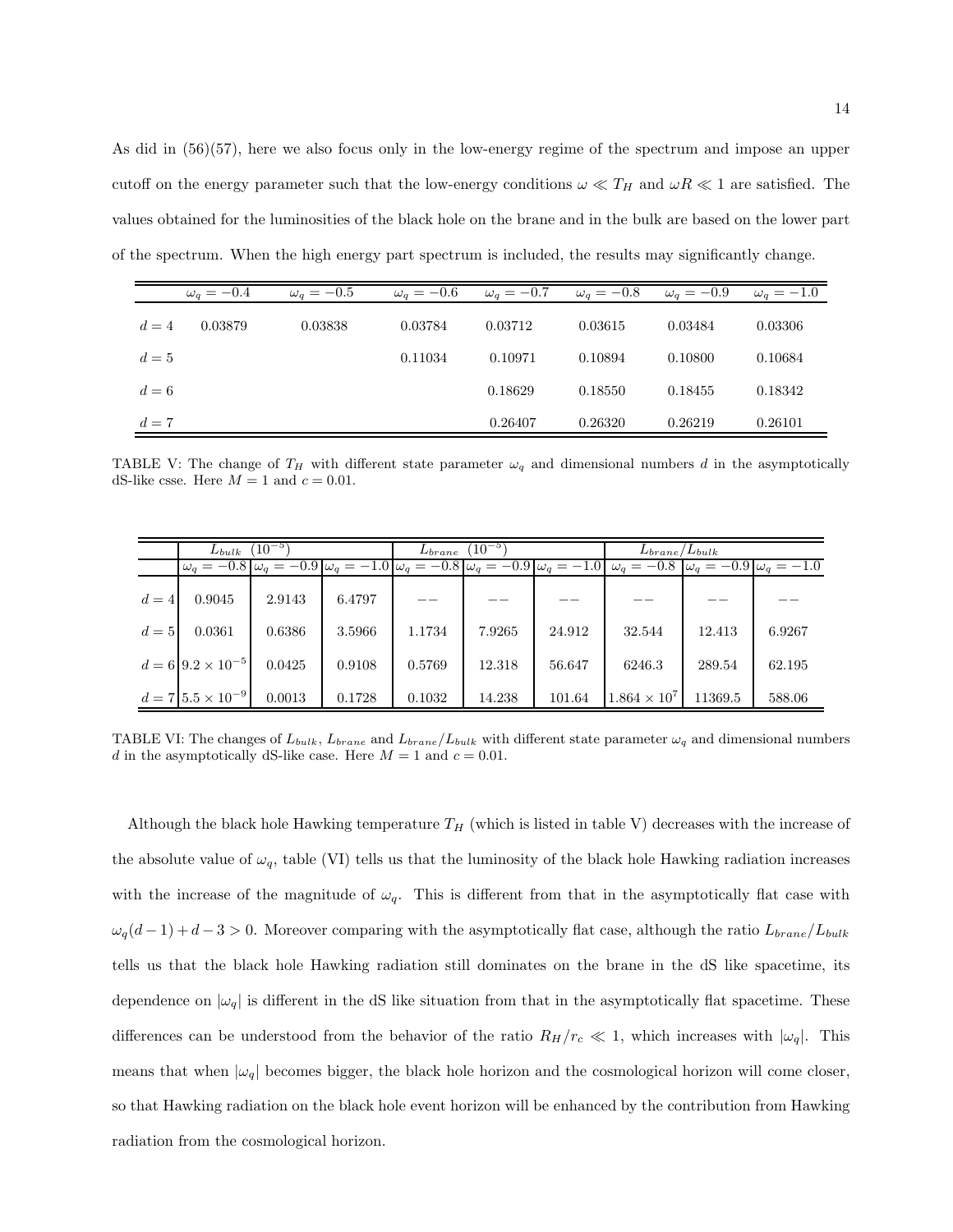#### V. CONCLUSIONS AND DISCUSSIONS

In this paper, we obtain an exact solution of Einstein equations for the static spherically-symmetric quintessential matter surrounding a black hole in d-dimensional spacetimes. For different state parameters  $\omega_q$  of quintessence, our solution can lead to different limits, such as the Schwarzschild, Reissner-Nordström and de Sitter black holes in d-dimensions. We study the thermodynamics in this d-dimensional black hole spacetime and find that the first law is universal for arbitrary state parameter  $\omega_q$  of the quintessence.

We investigate the greybody factors and Hawking radiations of a scalar field in the bulk and on the brane, in the low-energy regime, in this d-dimensional black hole surrounded by quintessence. We observe that Hawking radiation dominates on the brane. For the case  $0 > \omega_q > -(d-3)/(d-1)$ , the black hole is asymptotically flat, the luminosity of Hawking radiation both in the bulk and on the brane decreases with the increase of  $|\omega_q|$ . But for the case  $-(d-3)/(d-1) > \omega_q > -1$ , the black hole is in the asymptotically dS spacetime, Hawking radiation increases with the magnitude of  $|\omega_q|$ . The difference can be attributed to the different asymptotic structures of the spacetimes. In the asymptotic dS spacetime, besides the black hole event horizon, there also exists the cosmological horizon. When the absolute value of  $\omega_q$  becomes bigger, these two horizons come closer. The contribution of Hawking radiation from the cosmological horizon enhances the Hawking radiation near the black hole event horizon.

### Acknowledgments

This work was partially supported by NNSF of China, Shanghai Education Commission and Shanghai Science and Technology Commission. R. K. Su's work was partially supported by the National Basic Research Project of China. S. B. Chen's work was partially supported by the China Postdoctoral Science Foundation under Grant No. 20070410685, the Scientific Research Fund of Hunan Provincial Education Department Grant No. 07B043, the National Basic Research Program of China under Grant No. 2003CB716300 and the construct program of key disciplines in Hunan Province.

<span id="page-14-0"></span><sup>[1]</sup> J. Y. Shen, B. Wang and R. K. Su, Phys. Rev. D 74, 044036 (2006).

<span id="page-14-1"></span><sup>[2]</sup> E. Abdalla, B. Cuadros-Melgar, A. B. Pavan and C. Molina, Nucl.Phys. B 752, 40 (2006).

<span id="page-14-2"></span><sup>[3]</sup> S. B. Chen, B. Wang, R. K. Su, Phys. Lett. B 647, 282 (2007), [arXiv:hep-th/0701209.](http://arxiv.org/abs/hep-th/0701209)

<span id="page-14-3"></span><sup>[4]</sup> P. Kanti, R. A. Konoplya, A. Zhidenko, Phys. Rev. D 74, 064008 (2006); P. Kanti, R. A. Konoplya, Phys. Rev. D 73, 044002 (2006); D. K. Park, Phys. Lett. B 633, 613 (2006).

<span id="page-14-4"></span><sup>[5]</sup> P. Kanti, [hep-ph/0310162.](http://arxiv.org/abs/hep-ph/0310162)